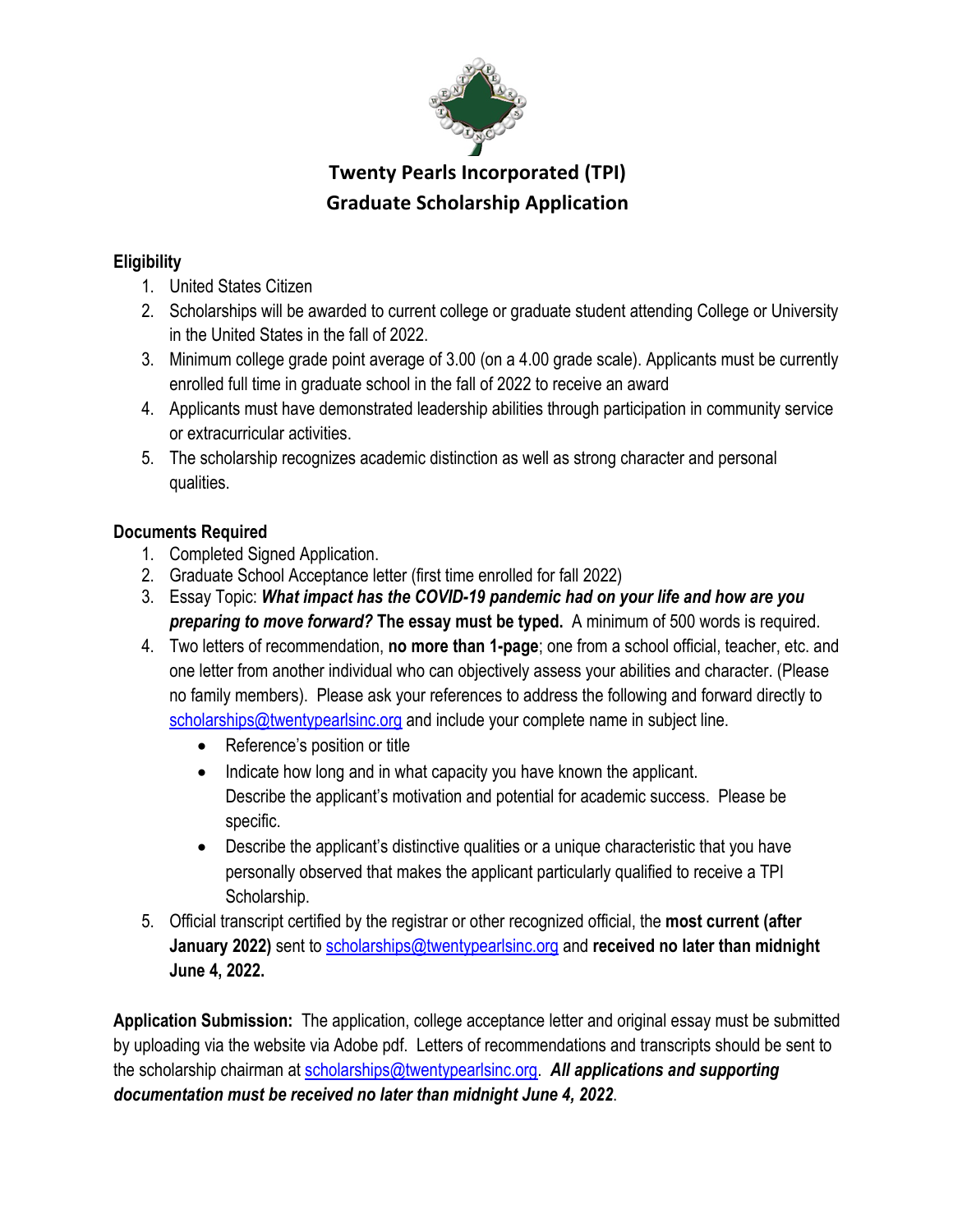

# **Twenty Pearls Incorporated (TPI) Graduate Scholarship Application**

| <b>Home Phone</b>                                              | <b>Cell Phone</b>             |               |
|----------------------------------------------------------------|-------------------------------|---------------|
| <b>Male</b><br>Female                                          |                               |               |
|                                                                | <b>Social Security Number</b> | Date of Birth |
|                                                                |                               |               |
|                                                                |                               |               |
|                                                                |                               |               |
| Current GPA: ____________________________                      |                               |               |
|                                                                |                               |               |
| School Involvement (Include offices held, honors, and awards): |                               |               |
|                                                                |                               |               |
|                                                                |                               |               |
|                                                                |                               |               |
|                                                                |                               |               |
|                                                                |                               |               |
|                                                                |                               |               |

### **Community Involvement**